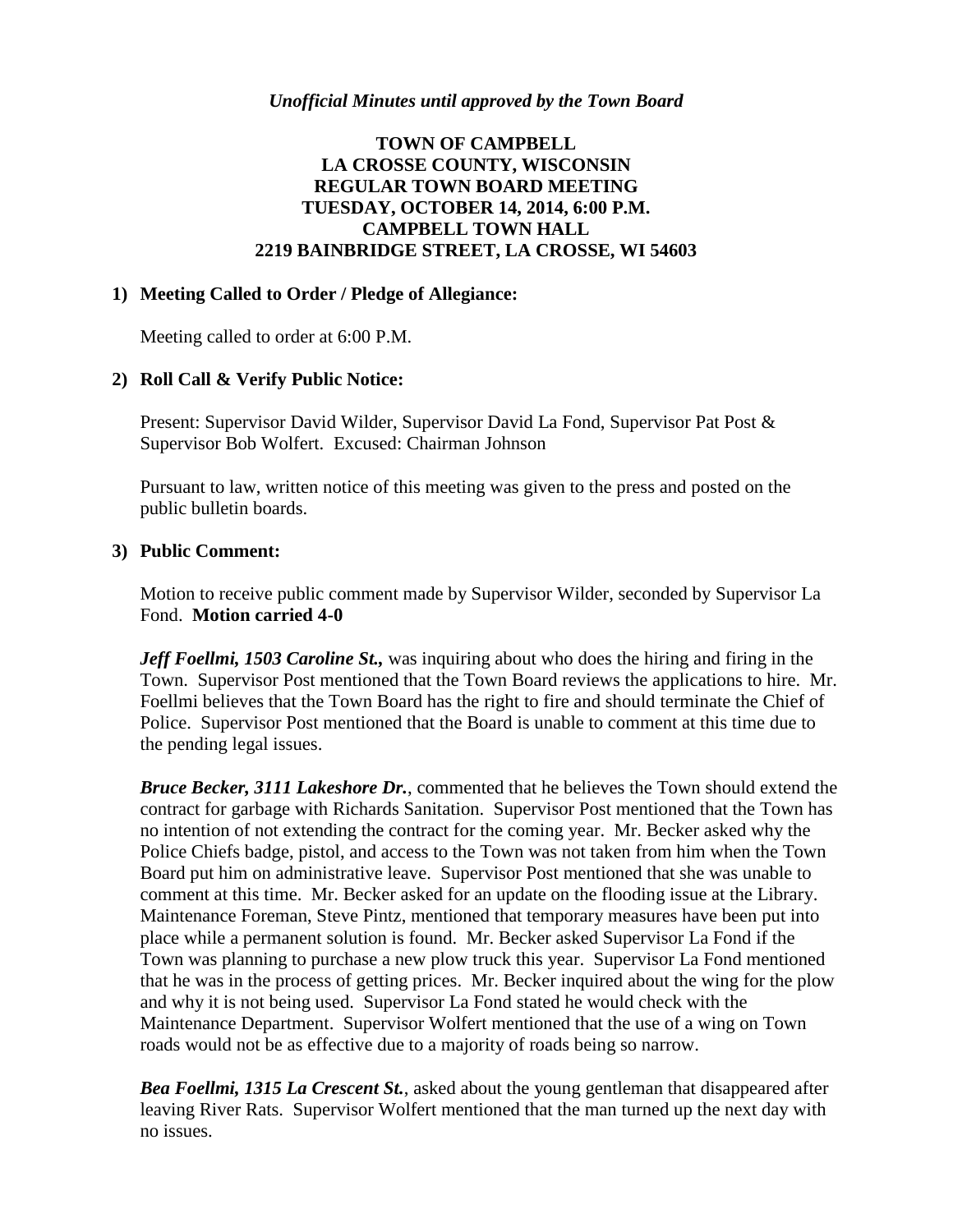*Bob Kiesau, 2821 Bayshore Dr.*, spoke to the Board regarding recycling and ways to improve the Town's recycling program. Mr. Kiesau believes that the Town can do a lot more than what the Town is currently doing. Mr. Kiesau mentioned that he has contacted Richard's, Hill Toppers, and Harter's to try and obtain prices. Mr. Kiesau also mentioned that the current recycler brochure has a few errors regarding what Richard's will accept and won't accept. Supervisor Post will look into verifying and correcting next year's recycler brochure. Mr. Kiesau asked that this item be placed on an agenda at a future meeting. Supervisor Post stated that she will do some investigating and that it would be an agenda item in the future.

*Tony Curtis, 600 Dauphin St.*, has concerns regarding the cameras in the Town Hall and whether or not it is legal during an election. Clerk Hawkins will look into the legal concerns with the County Clerk, Ginny Dankmeyer.

*James Wille, 3025 Edgewater Lane*, inquired about a road project at his property. Mr. Wille stated that he has a bid from Mathy Construction to put in a driveway to his newly constructed garage and would like to be able to blend the driveway to the road. Supervisor La Fond spoke about the proposed project. Mr. Wille stated that he is willing to pay a portion of the project item concerning the Town's road if the Town would pay for the rest. Mr. Wille stated that the project would also correct some of the drainage issues in the area.

Motion to close public comment made by Supervisor Wolfert, seconded by Supervisor La Fond. **Motion carried 4-0**

- **4) Consent Agenda: (All items listed are considered routine and will be enacted with one motion. There will be no separate discussion of these items unless a Board member so requests, in which case the item will be removed from the Consent Agenda and be considered on the Regular Agenda).**
	- **A) Approval of Minutes:** Regular Town Board Meeting 09/09/2014, Special Town Board Meeting 09/17/2014, Special Town Board Meeting 09/30/2014

## **B) Plan Commission Meeting Recommendations: (no meetings)**

## **C) Payment of Bill:**

Motion to approve the Consent Agenda made by Supervisor Wolfert, seconded by Supervisor Wilder. **Motion carried 4-0**

## **5) Business:**

**A)** Discussion and possible action on updating Chapters 2-5 of the Town of Campbell Code of Ordinances relating to Building Codes. (Old Business)

Clerk Hawkins stated that Chapters 2, 4, and 5 are ready for approval. Clerk Hawkins also stated that Chapter 3 relating to electrical code is still a work in process. Clerk